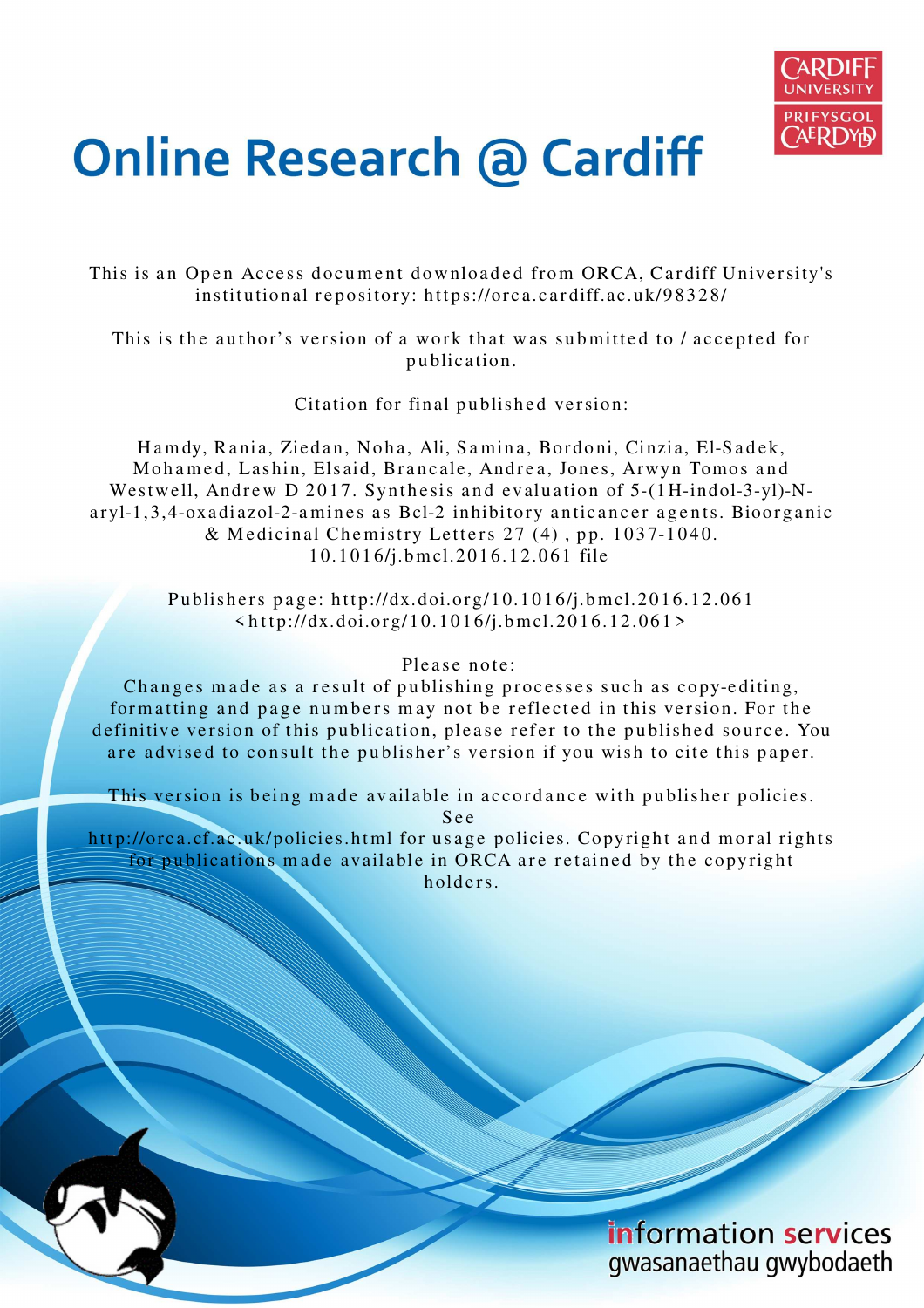## **Graphical Abstract**

To create your abstract, type over the instructions in the template box below. Fonts or abstract dimensions should not be changed or altered.

# **Synthesis and evaluation of 5-(indol-3-yl)-***N***-aryl-**

Leave this area blank for abstract info.

### **1,3,4-oxadiazol-2-amines as Bcl-2 inhibitory anticancer agents**

Rania Hamdy, Noha Ziedan, Samia Ali, Cinzia Bordoni, Mohamed El-Sadek, Elsaid Lashin, Andrea Brancale,

Arwyn T. Jones and Andrew D. Westwell

**NHR** 

**8a:** R=2-NO<sub>2</sub>Ph; Bcl-2 IC<sub>50</sub> = 1.24 µM (ELISA)<br>**8e:** R=3-Cl-Ph; Bcl-2 IC<sub>50</sub> = 0.66 µM (ELISA)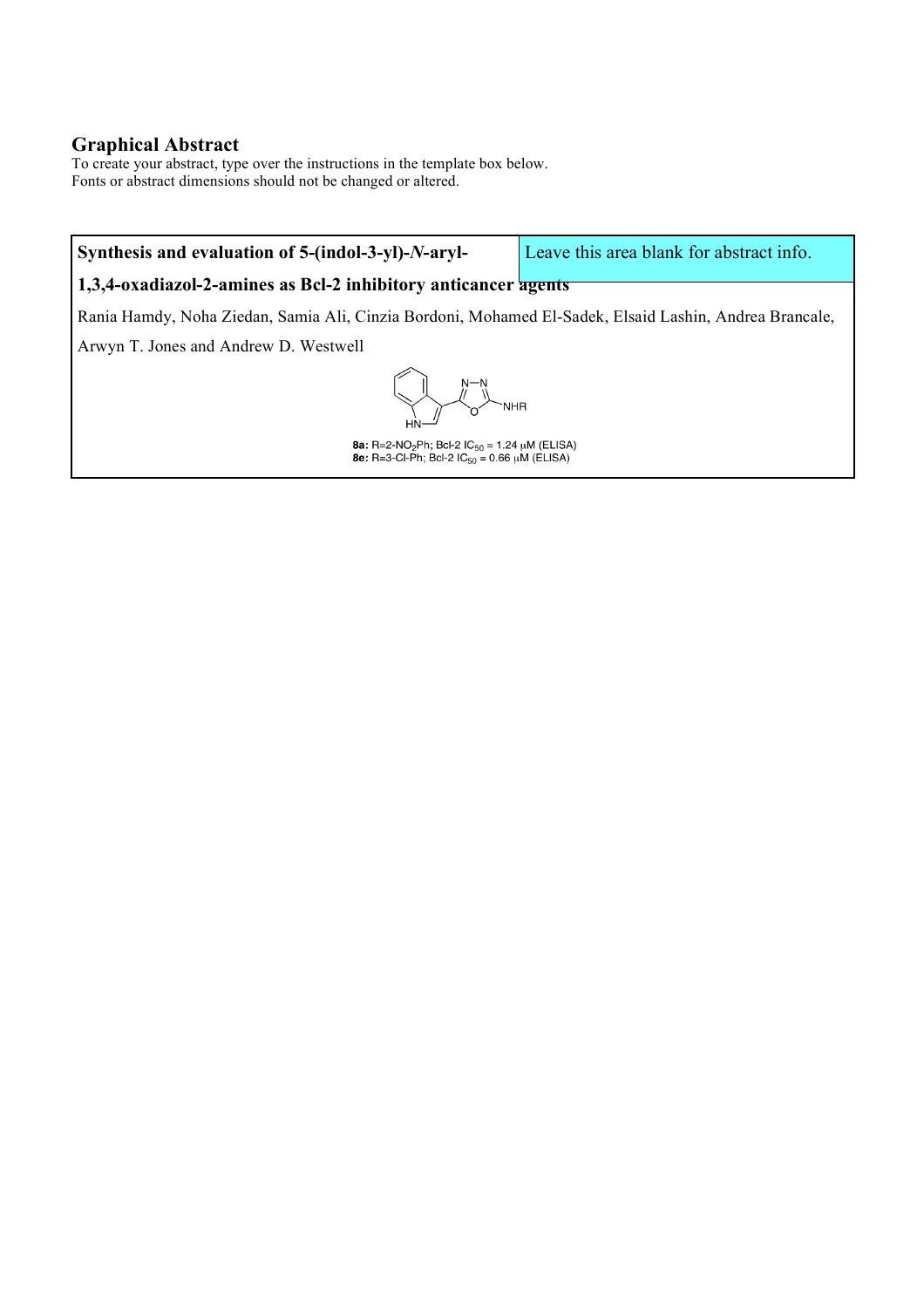# **Synthesis and evaluation of 5-(1***H***-indol-3-yl)-***N***-aryl-1,3,4-oxadiazol-2-amines as Bcl-2 inhibitory anticancer agents**

Rania Hamdy<sup>a,b</sup>, Noha Ziedan<sup>a,b</sup>, Samia Ali<sup>a,c</sup>, Cinzia Bordoni<sup>a</sup>, Mohamed El-Sadek<sup>b</sup>, Elsaid Lashin<sup>b</sup>, Andrea Brancale<sup>a</sup>, Arwyn T. Jones<sup>a</sup> and Andrew D. Westwell<sup>a</sup>

*a School of Pharmacy and Pharmaceutical Sciences, Cardiff University, Redwood Building, King Edward VII Avenue, Cardiff, CF10 3NB, Wales, U.K. <sup>b</sup>Faculty of Pharmacy, Zagazig University, Egypt <sup>c</sup>National Research Centre, Cairo, Egypt*

#### ARTICLE INFO ABSTRACT

- *Article history:* Received Revised Accepted Available online
- *Keywords:* Anti-apoptotic Bcl-2 Indoles Oxadiazoles Anticancer Drug discovery

A series of 5-(1H-indol-3-yl)-N-aryl-1,3,4-oxadiazol-2-amines **8a-j** has been designed, synthesized and tested *in vitro* as potential pro-apoptotic Bcl-2-inhibitory anticancer agents based on our previous lead compound **8a**. Synthesis of the target compounds was readily accomplished through a cyclisation reaction between indole-3-carboxylic acid hydrazide (**5**) and substituted isothiocyanates **6a-j**, followed by oxidative cyclodesulfurization of the corresponding thiosemicarbazide **7a-j** using 1,3-dibromo-5,5-dimethylhydantoin. Active compounds of the series 8a-j were found to have sub-micromolar IC<sub>50</sub> values selectively in Bcl-2 expressing human cancer cell lines; notably the 2-nitrophenyl analogue **8a** was found to exhibit potent activity, and compounds **8a** and **8e** possessed comparable Bcl-2 binding affinity (ELISA assay) to the established natural product-based Bcl-2 inhibitor, gossypol. Molecular modeling studies helped to further rationalise anti-apoptotic Bcl-2 binding, and identified compounds **8a** and **8e** as candidates for further development as Bcl-2 inhibitory anticancer agents.

Resistance to apoptosis is well documented as one of the hallmarks of cancer, and the Bcl-2 family of proteins play a critical role in regulating the intrinsic apoptosis process in response to apoptotic stimuli. The structurally related Bcl-2 protein family is structurally and functionally classified as either anti-apoptotic (e.g. Bcl-2, Bcl- $x_L$ , Bcl-w, Mcl-1); pro-apoptotic (e.g. Bak, Bax, Bcl-rambo); or as pro-apoptotic BH3 domain only proteins (e.g. Bad, BID, Bim, Noxa) that bind and regulate anti-apoptotic Bcl-2 proteins. The carefully regulated balance between pro- and anti-apoptotic protein family members is crucial in dictating cellular survival or commitment to apoptosis.<sup>2</sup>

In terms of development of new cancer therapeutics, small molecule anti-apoptotic Bcl-2 inhibitors offer exciting prospects.<sup>3</sup> Following Bcl-2 inhibition, the resulting cellular mitochondrial membrane permeabilisation and release of pro-apoptotic factors commits the cell to apoptosis and subsequent removal. Resistance to apoptotic stimuli is commonly induced by overexpression of anti-apoptotic Bcl-2 proteins that are also known to contribute to therapy failure and subsequent generation of a more resistant cancer phenotype.<sup>2</sup>

The exciting potential of small molecule anti-apoptotic Bcl-2 inhibitors in cancer therapy has led to a number of advances in this area, $3,4$  focusing on the design of new cell permeable small molecule inhibitors that block sites of protein-protein interaction<sup>5</sup>

between anti-apoptotic Bcl-2 family proteins and pro-apoptotic partners. Amongst the most advanced and well-documented examples of Bcl-2 inhibitors that have progressed to clinical evaluation are the orally bioavailable navitoclax (ABT-263, **1**), obatoclax (**2**) and the polyphenolic natural product-based experimental drug gossypol (**3**), shown in Figure 1. Perhaps most significantly, the Bcl-2 inhibitor venetoclax (ABT-199, **4**) has been granted breakthrough designation by the FDA for treatment of patients with relapsed or refractory chronic lymphocytic leukaemia (CLL) who have the 17p chromosomal deletion.<sup>6</sup>

One notable feature of the first generation of anti-apoptotic Bcl-2 family inhibitors is their large size  $(M_r = 975$  in the case of navitoclax) and chemical complexity, in part arising from the perceived requirement to make multiple drug binding interactions across a substantial protein-protein interaction interface. The development of smaller, less complex molecules that retain selective Bcl-2/Bcl- $_{XL}$  inhibition and antitumour activity is an ongoing challenge. The pro-apoptotic Bcl-2 inhibitory compound obatoclax mesylate<sup>7</sup> suggests that structurally simple heterocylic compounds may possess the necessary characteristics for selective Bcl-2 inhibitory antitumour properties. Previous work within our group has identified pro-apoptotic Bcl-2 inhibitory compounds of the indolyl-oxadiazole, isoxazole and indolyltriazole<sup>10</sup> classes; in this paper we report the discovery and early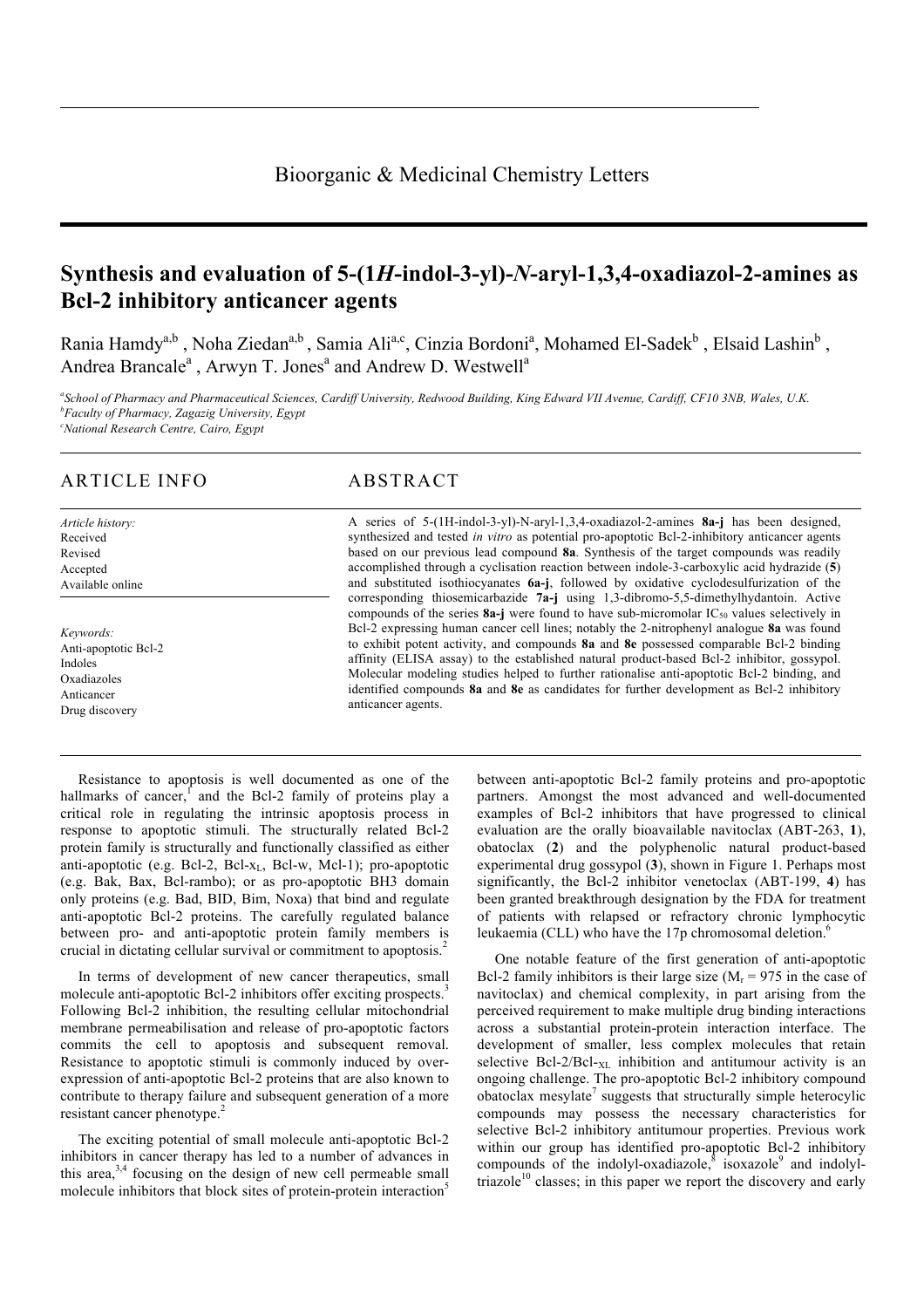evaluation of a new series of Bcl-2 inhibitory 5-(1*H*-indol-3-yl)- N-aryl-1,3,4-oxadiazol-2-amines.



Figure 1. Examples of small molecule Bcl-2 inhibitors.

The lead compound for this study (**8a**) was obtained as a virtual screening hit of the ZINC database against a Bcl-2 pharmacophore model, using methodology previously described.<sup>11</sup> Structure activity relationships were studied by variation of the phenyl/benzyl group substituents that bind within a hydrophobic groove of our model, as shown in Scheme 1.



**Scheme 1**: Synthesis of indolyl-*N*-aryl-oxadiazolamines. nts and conditions: (i) EtOH, reflux; (ii) 1,3-dibromo-5,5-dimethylhydantoin, KI, *i*PrOH/CH<sub>3</sub>CN (aq), 5<sup>0</sup>C

Synthesis of the target compounds was readily achieved in two synthetic steps, through adaptation of a literature route.<sup>12,13</sup> The first step involved heating indole-3-carbonylhydrazide (**5**) with substituted phenyl/benzyl isothiocyanates (**6a-j**) in refluxing ethanol to produce the intermediate thiosemicarbazide (**7a-j**) that was used in the next step without further purification.<sup>14</sup> Treatment of the indolyl-3-carbonyl-*N*-phenyl/benzyl thiosemicarbazide (**7a-j**) with KI and 1,3-dibromo-5,5 dimethylhydantoin in basic solution afforded the product 5-(1*H*indol-3-yl)-N-aryl-1,3,4-oxadiazol-2-amines (**8a-j**) in high yield  $(58-86%)$  following recrystallisation from ethanol.

Evaluation of the newly synthesized indolyl-oxadiazolamines was carried out across four human cancer cell lines. Viability in the established triple-negative breast cancer cell line MDA-MB-231 and cervical cancer (HeLa) cells (both Bcl-2 expressing) was assessed using the MTT endpoint assay. To test the effect of differing Bcl-2 status, further evaluation of new compounds was carried out in the human cancer cell lines KG1a (acute myelogenous leukaemia) and Jurkat (T cell leukaemia). The Jurkat cell line has previously been characterized as Bcl-2 negative by our group<sup>17</sup> and others,<sup>18</sup> unlike the Bcl-2 expressing KG1a cell line.<sup>19</sup> For studies on the leukaemic cells we used the CellTiter-Blue® viability assay, appropriate for endpoint determinations in these non-adherent cells. The results, expressed as mean values following testing on at least three separate occasions, are presented in Table 1.

The results shown in Table 1 indicated that in general the HeLa cell line was the most sensitive to the effects of test compounds with  $IC_{50}$  values in the sub- to low-micromolar range

of 0.3 – 19 µM (with the exception of inactive compound **8g**). The MDA-MB-231 breast cancer cell line also gave sub- to lowmicromolar  $IC_{50}$  values for the majority of new compounds. The observation of sub- to low-micromolar inhibitory activity for the majority of compounds in the Bcl-2 expressing KG1a leukaemic cell line, but not in the Bcl-2 negative T-cell leukaemia Jurkat cells, suggests that Bcl-2 may play a role in mediating the observed anticancer activity.

The most active compound overall was the 2-nitrophenyl derivative  $8a$  that shows potent (sub-micromolar) IC<sub>50</sub> values across the three Bcl2-expressing human cancer cell lines (MDA-MB-231, HeLa and KG1a) with less potent inhibitory activity in the Bcl-2 negative Jurkat cells. The most active and selective compounds from the cell line assay (**8a**, **8c** and **8e**), along with moderately active compounds **8h** and **8i** were chosen for more detailed mechanistic study using the enzyme-linked immunosorbent (ELISA) sandwich binding assay along with gossypol as positive control.

The ELISA assay was used to determine the ability of the test compounds to compete with immobilized Bim peptide for binding to His-tagged Bcl-2 protein, according to our previously described protocol<sup>10,19</sup> (see Supplementary Information). The ELISA binding results (Table 2) displayed some consistency with the predicted activity of the killing pattern, in that the potently active compound **8e** showed similar binding affinity to Bcl-2 compared with reference standard gossypol. Compound **8e** was found to be two-fold more active than our initial lead compound **8a**.

| Compound number | ELISA $IC_{50}$ , $\mu$ M |
|-----------------|---------------------------|
| 8a              | $1.24 \pm 0.18$           |
| 8с              | $3.83 \pm 0.05$           |
| 8e              | $0.66 \pm 0.06$           |
| 8h              | $21.12 \pm 0.18$          |
| 8i              | $29.05 \pm 0.17$          |
| Gossypol $(3)$  | $0.60 \pm 0.09$           |

**Table 2.** ELISA binding activity values  $(IC_{50})$  for selected compounds. Results are expressed as triplicate testing mean values.

Further evidence that Bcl-2 might be responsible for the observed anticancer activity of the new indolyl-*N*-aryloxadiazolamines was obtained through molecular modeling studies. Interactions between the most active compounds **8a** and **8e**, and a published Bcl-2 crystal structure (PDB code 4AQ3<sup>20</sup>), were studied within  $\text{MOE}^{21}$  making use of the LeadIt software<sup>22</sup> for analyzing molecular interactions. Docking of compound **8a** at the Bim peptide-binding site revealed that **8a** mimics residues Leu95 and Ile97 of Bim, making important interactions between Leu96 and the extracellular NH group, and between Arg105 and the oxadiazole ring nitrogen (3-position), within the Bcl-2 hydrophobic groove. Compound **8e** occupies a similar Bcl-2 binding site mimicking the Phe101, Leu95, and Ile97 residues of Bim peptide, similarly making interactions between Leu96 and the extracellular NH group, and between Arg105 and the oxadiazole ring nitrogen (3-position). For compound **8e**, an additional interaction between key Bcl-2 hydrophobic groove residue Tyr67 and the indole ring of **8a** is apparent. Representations of the binding models of **8a** (A) and **8e** (B) within the Bcl-2 hydrophobic pocket are shown in Figure 2.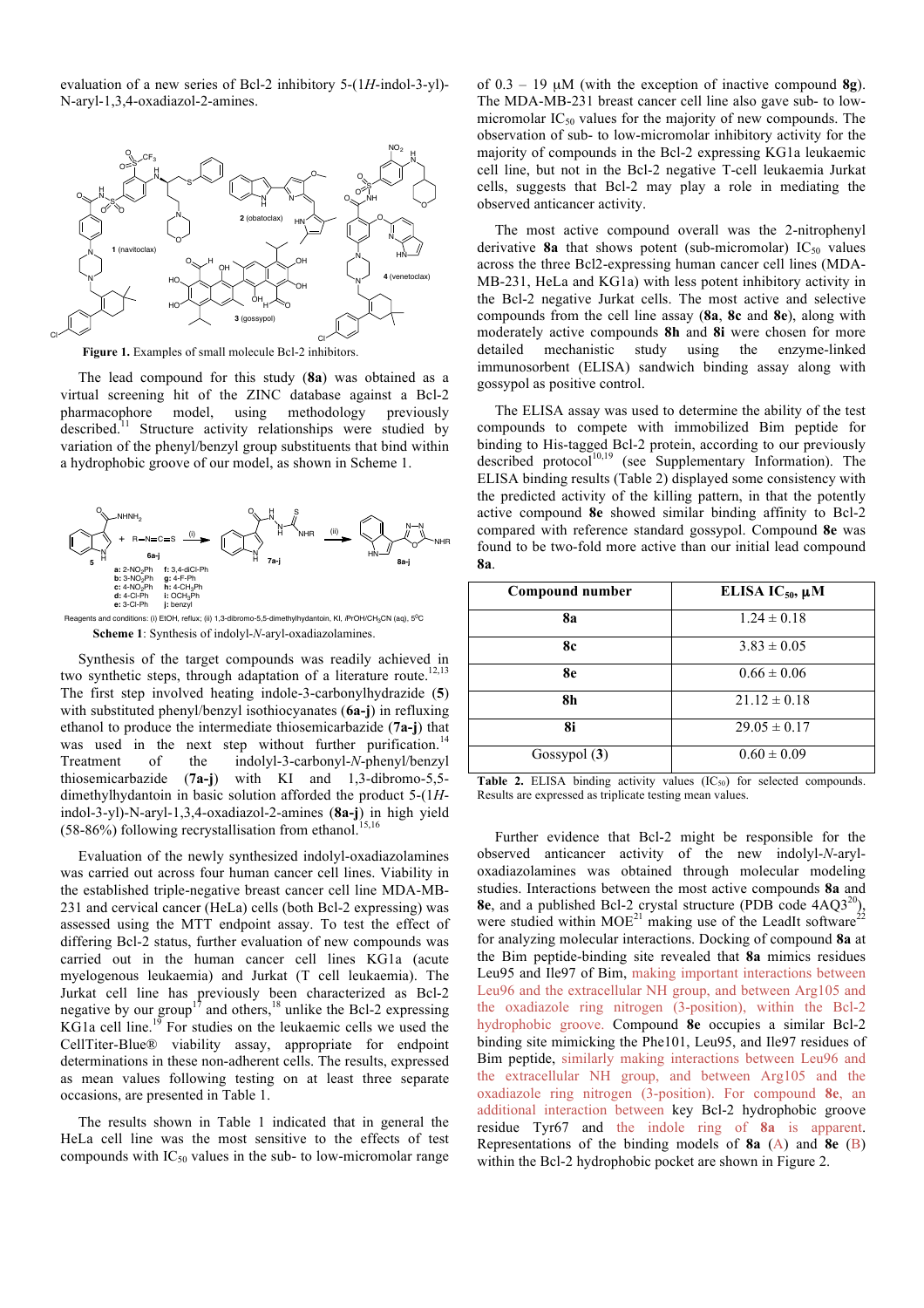Table 1. Growth inhibitory activity (IC<sub>50</sub>, uM) values for 5-(1*H*-indol-3-yl)-N-aryl-1,3,4-oxadiazol-2-amines 8a-j in human cancer cell lines MDA-MB-231 (breast), HeLa (cervical), KG1a (acute myelogenous leukaemia) and Jurkat (T cell leukaemia). Results are expressed as triplicate testing mean values.

| Jurkat         |
|----------------|
| $30.2 \pm 1.5$ |
| >100           |
| $45.0 \pm 1.3$ |
| $30.2 \pm 1.5$ |
| >100           |
| >100           |
| >100           |
| >100           |
| >100           |
| >100           |
|                |





**Figure 2.** Binding of indolyl-*N*-aryl-oxadiazolamine hit compounds **8a** (A) and **8e** (B) within the Bcl-2 hydrophobic binding pocket. Only the Bcl-2 residues involved in hydrogen bonding (Leu-96, Arg-105) or in π-H interaction (Tyr-67) with compounds **8a** and **8e** are represented.

In conclusion, we have identified the 5-(1*H*-indol-3-yl)-N-aryl-1,3,4-oxadiazol-2-amines **8e** and **8a** as new Bcl-2 inhibitory small molecules with moderately potent anti-proliferative activity against Bcl-2 expressing human cancer cell lines and Bcl-2 protein. These new compounds are useful lead compounds for

further development against this well-established anti-apoptotic target.

#### **Acknowledgments**

We thank the Egyptian Government for the award of a PhD studentship (to NIZ) and the award of a Channel Scholarship (to RH and SA). We acknowledge the support of Cancer Research Wales for a PhD studentship (to CB). We are also grateful to the EPSRC UK National Mass Spectrometry Facility at Swansea University (U.K.) for provision of compound accurate mass determinations.

#### **References and notes**

- 1. Hanahan, D.; Weinberg, R. A. *Cell* **2011**, *144*, 646.
- 2. Chipuk, J. E.; Moldoveanu, T.; Llambi, F.; Parsons, M. J.; Green, D. R. *Mol. Cell* **2010**, *37,* 299.
- 3. Vogler, M.; Dinsdale, D.; Dyer, M. J.; Cohen, G. M. *Cell Death Differ.* **2009**, *16*, 360.
- 4. Ziedan, N. I.; Kadri, H.; Westwell, A. D. *Mini Rev. Med. Chem.* **2008**, *8*, 711.
- 5. White, A. W.; Westwell, A. D.; Brahemi, G. *Expert Rev. Mol. Med.* **2008**, *10*, 1.
- 6. Cang, S.; Iragavarapu, C.; Savooji, J.; Song, Y.; Liu, D. *J. Hematol. Oncol.* **2015**, *8*, 129.
- 7. Nguyen, M.; Marcellus, R. C.; Roulston, A.; Watson, M.; Serfass, L.; Madiraju, S. R. M.; Goulet, D.; Viallet, J.; Bélec, L.; Billot, X.; Acoca, S.; Purisima, E.; Wiegmans, A.; Cluse, L.; Johnstone, R. W.; Beauparlant, P.; Shore, G. C. *Proc. Natl. Acad. Sci. USA* **2007**, *104*, 19512.
- 8. Ziedan N. I.; Stefanelli, F.; Fogli, S.; Westwell, A. D. *Eur. J. Med. Chem.* **2010**, *45*, 4523.
- 9. Tohid, S. F. M.; Ziedan, N. I.; Stefanelli, F.; Fogli, S.; Westwell, A. D. *Eur. J. Med. Chem.* **2012**, *56*, 263.
- 10. Hamdy, R.; Ziedan, N. I.; Ali, S.; El-Sadek, M.; Lashin, E.; Brancale, A.; Jones, A. T.; Westwell, A. D. *Bioorg. Med. Chem. Lett.* **2013**, *23*, 2391.
- 11. Ziedan, N. I. *Ph.D. Thesis*, Cardiff University, 2010.
- 12. Begum, A.; Aparna, A. V.; Sireesha, B.; Devi, C. S.; Raghavaiah, P. *Ind. J. Chem. B* **2009**, *48*, 1565.
- 13. Rivera, N. R.; Balshells, J.; Hansen, K. B. *Tetrahedron Lett.* **2006**, *47*, 4889.
- 14. *General method for synthesis of indolyl-3-carbonyl-Nphenyl/benzyl thiosemicarbazide (7a-j).* To a solution of indole-3 carbonylhydrazide (**5**, 1.0 mmol) in absolute ethanol (100 mL) was added a solution of substituted phenyl/benzyl isothiocyanate (**6a-j**) in ethanol (50 mL) with continuous stirring. The reaction mixture was heated under reflux for 1h. After cooling to room temperature, the precipitate formed was collected by filtration, and washed with ice-cold ethanol (30 mL) to give the corresponding